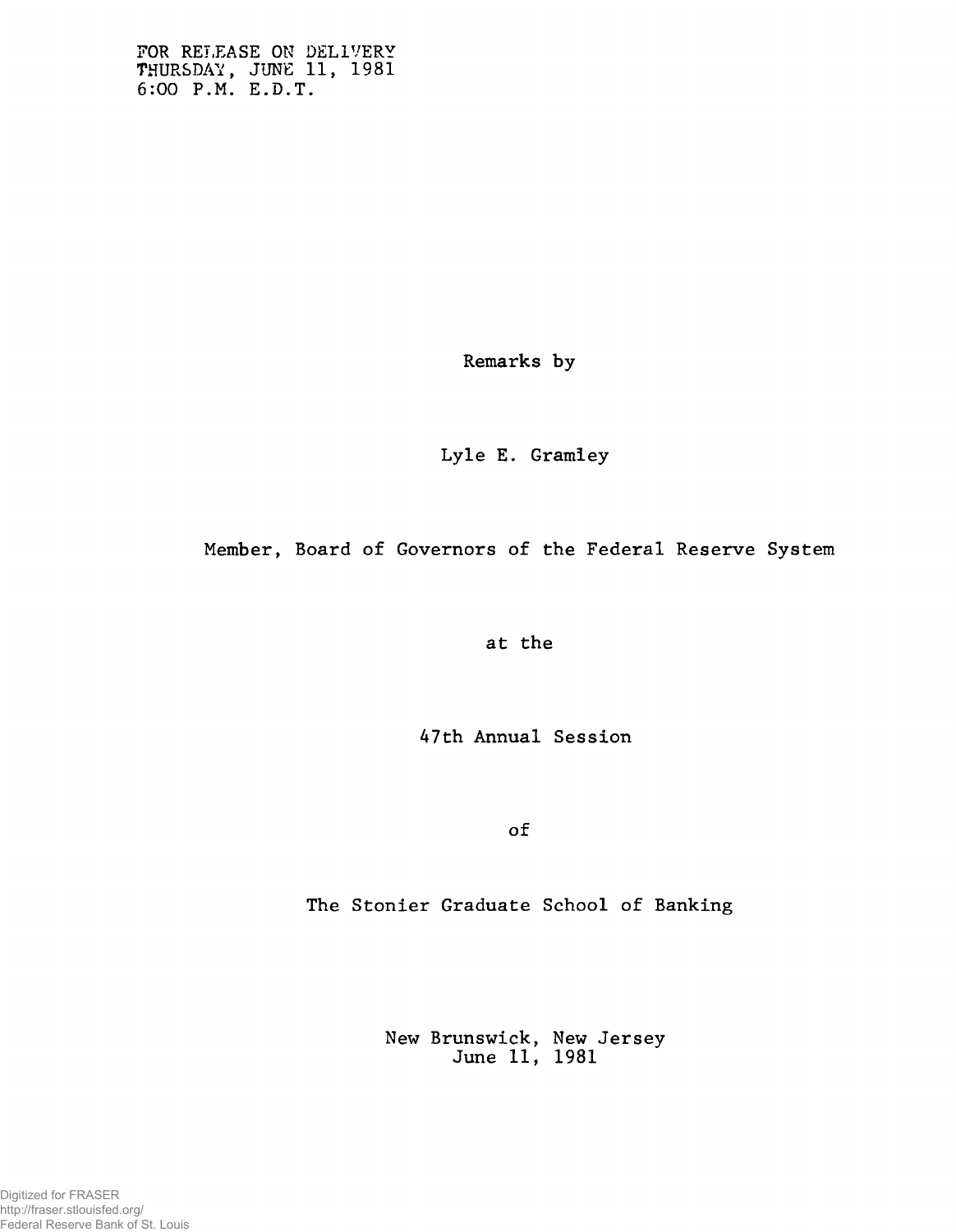**I want to discuss with you briefly this evening some of the problems and challenges that the commercial banking industry is presently facing and will continue to face in the years ahead.**

**Developments in financial markets are affecting in major ways the conduct of day-to-day bank operations, the nature of competition between banks and other financial institutions, the sources of funds to borrowers, and the terms and conditions on which a wide range of financial services are provided to the public.**

**These developments may be contributing to a sense of frustration among commercial bankers. One of my friends in the industry recently said to me, "Why should I keep my bar.v charter? Wouldn't I be better off without it?"**

**Current trends in financial markets are, I believe, seen in somewhat better perspective by looking back at what has been happening to banking over the past three decades, and by considering how commercial banks have fared in a financial world in which innovation has been the order of the day.**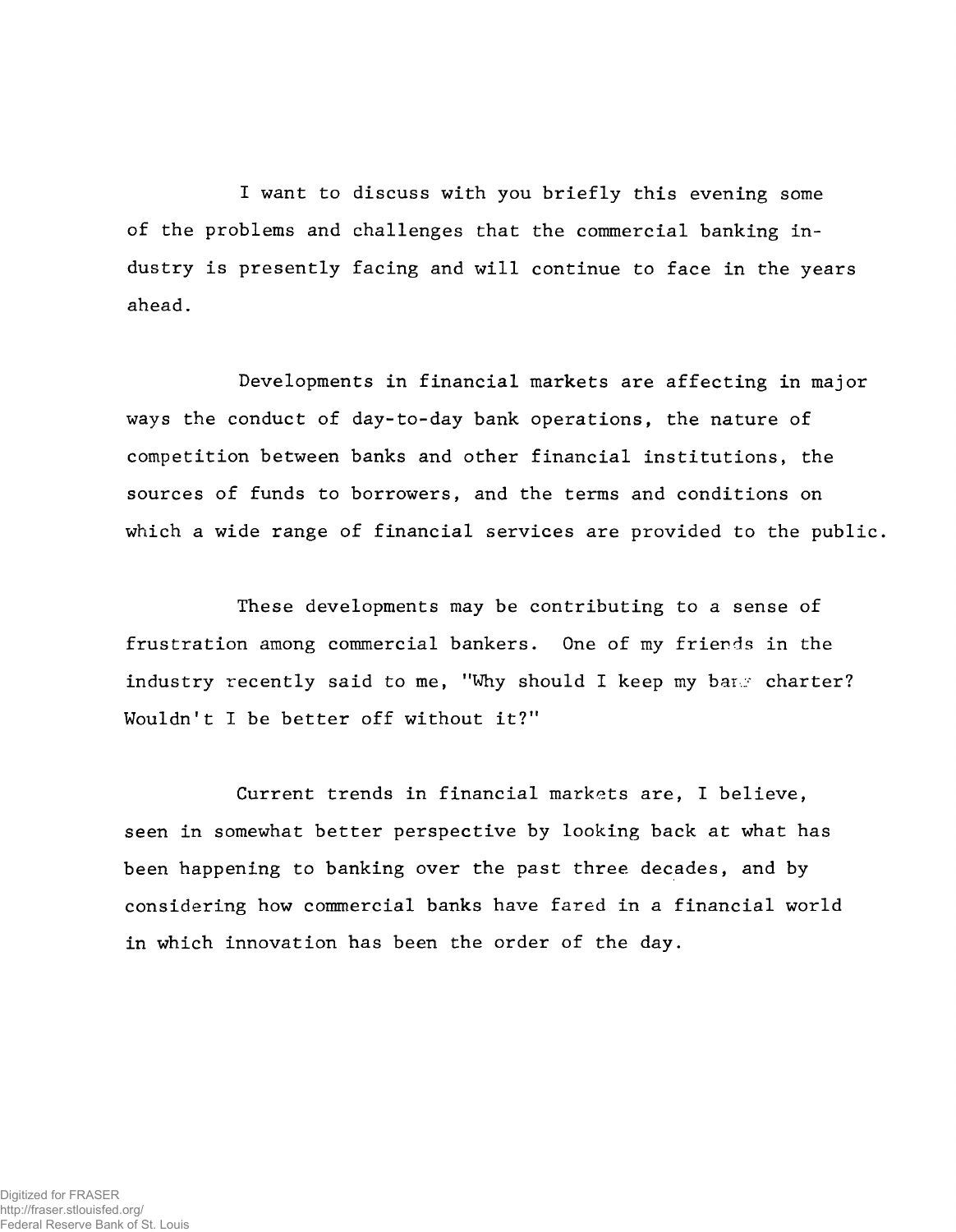**Thirty years ago, commercial banks hung out a shingle that said, "We accept deposits," and took whatever deposit flows resulted. There was precious little competition between commercial banks and thrift institutions, and almost none at all between bank deposits and market securities. Markets for credit were relatively compartmentalized by type of credit instrument and geographic location of lender and borrower. When a borrower's traditional source of credit dried up, he had few alternatives to turn to.**

**The rise in interest rates that commenced in 1951, and has continued ever since, caused individuals and businesses to begin searching for better ways to protect financial asset holdings against loss of real purchasing power. As time went on. they became more and more sophisticated in financial asset management and increasingly sensitive to differential rates of return on financial assets.**

**Banks and other financial institutions responded to these developments by creating new financial instruments and opening new markets--often as a means of getting around deposit rate ceilings or other regulatory constraints. The relaxation of regulations itself contributed to the innovational process. So, too, did the application in financial markets of technological**

**- 2-**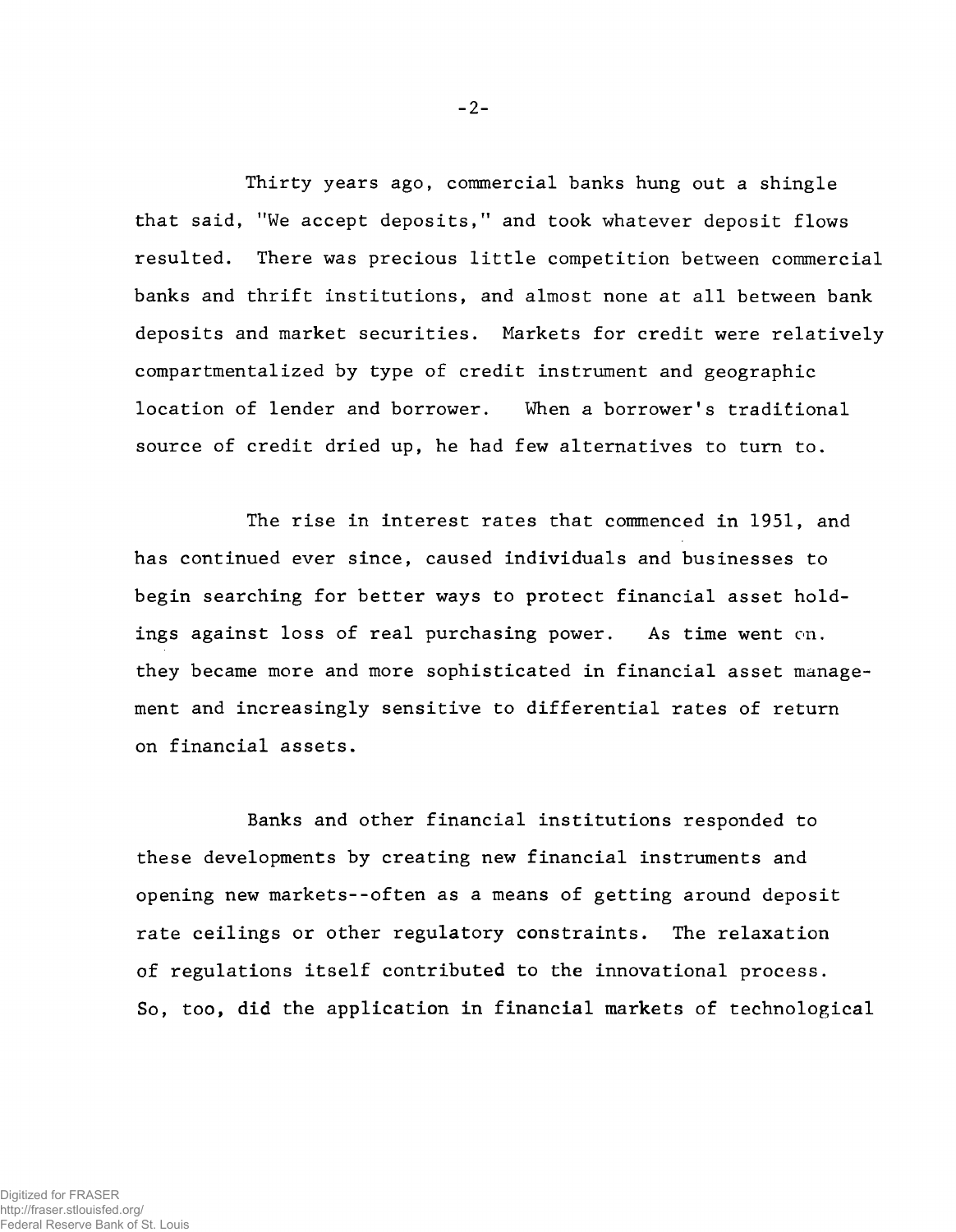**advances in the fields of computers and communication, which gave rise to automated accounting systems, computer-based cash management models, and wire transfers of funds.**

**The new instruments and markets that have been created are so familiar to all of you that I need not name them. Let me simply remind you that some of the new financial assets are close substitutes for money; others are not. Some are issued by banks; others by nonbank depository institutions; others by nondepository financial institutions, and still others by nonfinancial firms. The financial investor now has an enormous menu of assets to choose from and a large and growing array of chefs to prepare the financial repast.**

**At banks, management of liabilities took its place alongside investment portfolio and commercial lending policies as a critically important element of à bank's overall financial strategy. Liability management increased enormously the capacity of individual institutions to control their size and to extend credit to potential borrowers. It also changed drastically the source of liquidity to individual depository institutions, which previously had been liquid debt instruments issued by someone else- often the Treasury. Now, the principle source of liquidity is the ability of a bank to sell its own debt instruments in the market.**

**- 3-**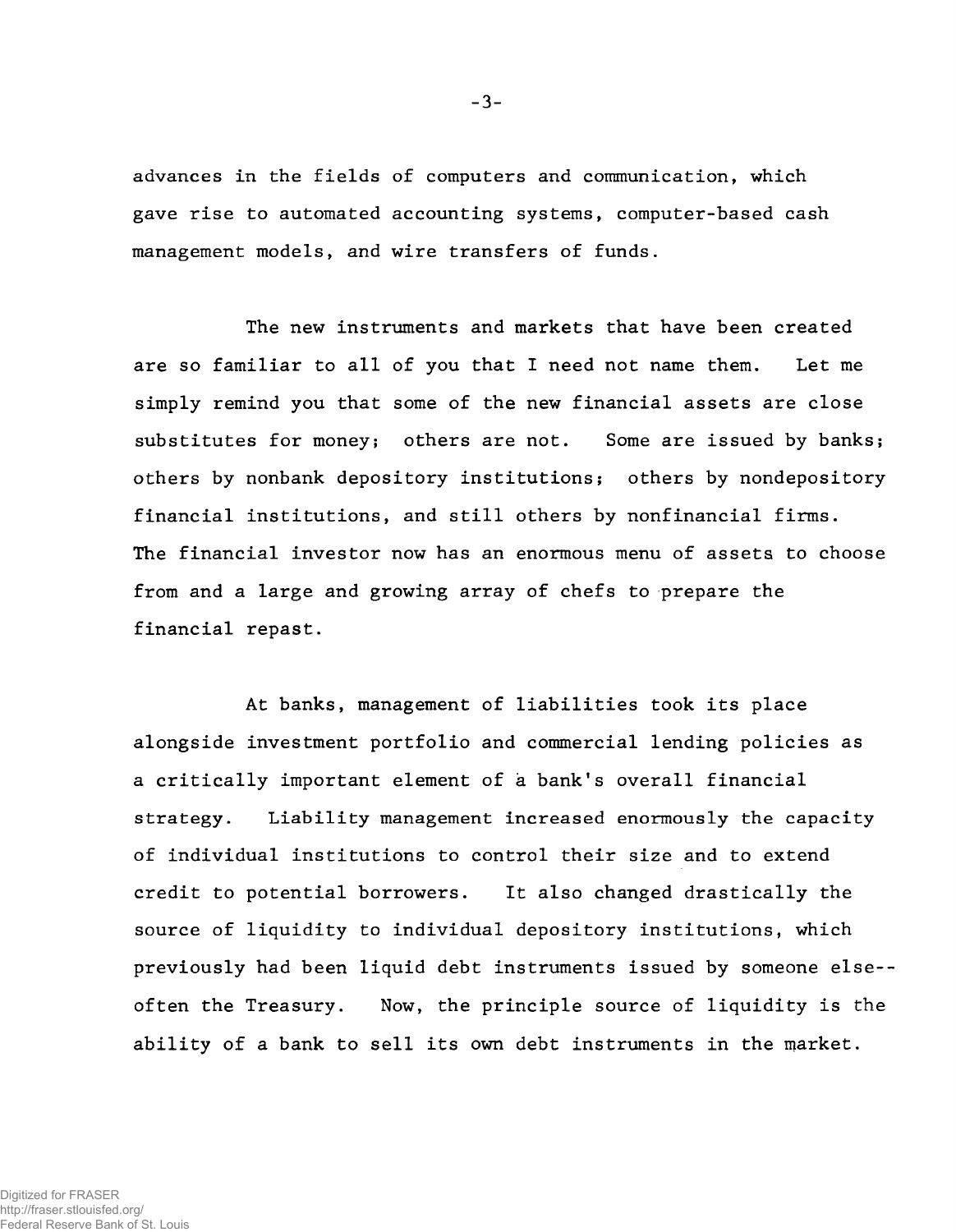**Increasingly, banks and thrift institutions have become more alike, and there has also been a gradual blurring of the distinctions between financial and nonfinancial corporations as the latter entered the financial service industry. This expansion in the number of effective suppliers has increased competitive pressures even in the more isolated markets.**

**Competition has also intensified across national boundaries. Foreign banks have entered the U.S. in volume, and U.S. banks have made similar inroads abroad. Capital has begun to flow much more freely in international markets--to both public and private borrowers--with the result that the geographic location of real economic activity and the financial transactions related to it have become less closely associated. And as the share of exports and imports has risen in GNP, U.S. banks have become more heavily engaged in the financing of international trade.**

**Interest rates have become more volatile in recent years, and this, too, has spawned new practices and markets. Banks and other lenders have sought to protect themselves from interest rate risk exposure by moving heavily to floatingrate loans. Futures markets for financial instruments are proliferating rapidly.**

 $-4-$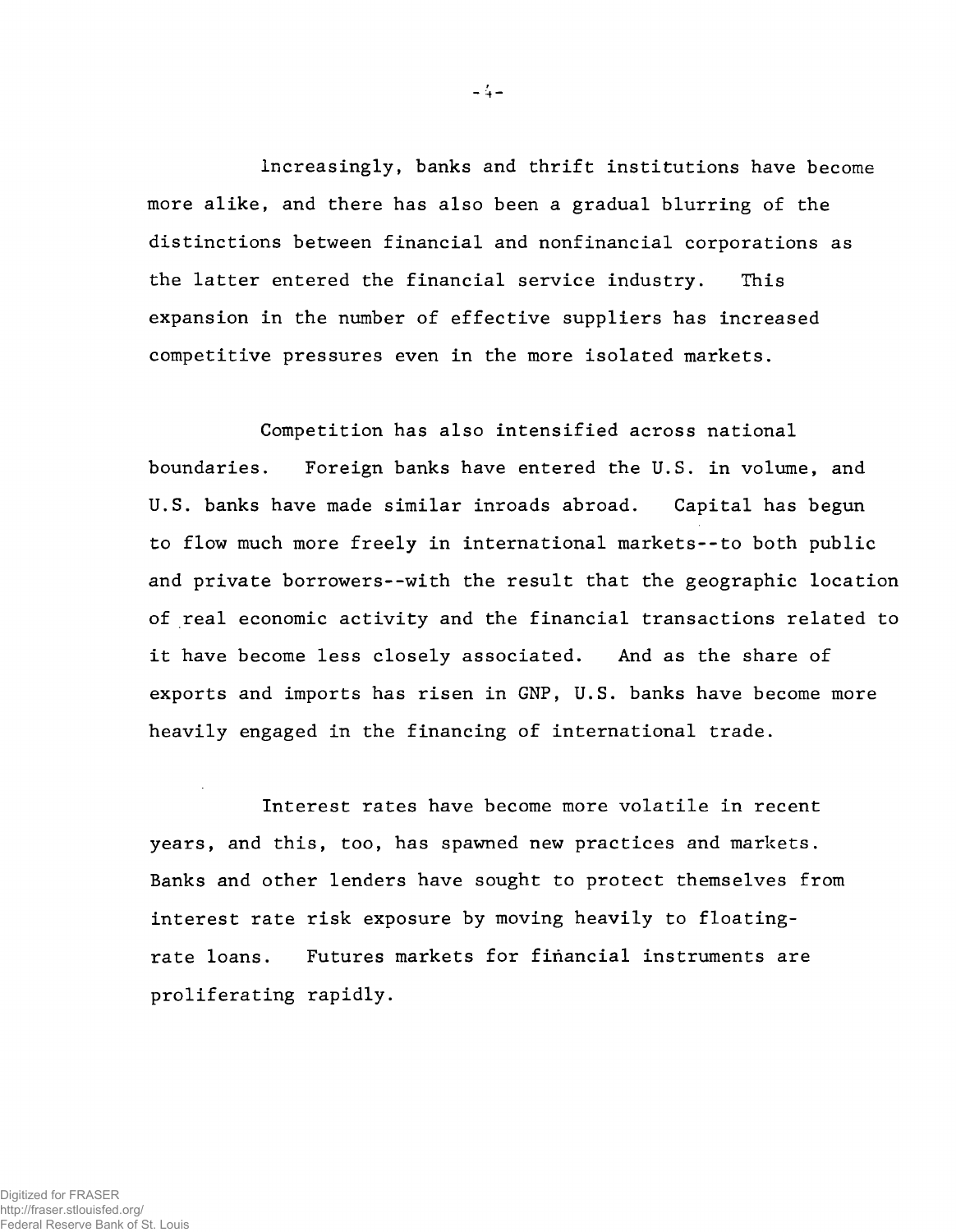**The innovational process that began thirty years ago is still sweeping through financial markets. It cannot be halted. I would hazard a guess that the structure of financial markets, practices, and institutions will change as much in the next three decades as it has in the past thirty years. Technological change will continue to provide new applications in the financial field. Moreover, the effects of past innovations are still far from complete. For example, electronic transfer of funds has reached only a small fraction of its potential. EFT will surely play a substantially larger role in payments transfers in years to come. More importantly, the increased competition that banks are facing from the incursion into banking by nondepository financial institutions, and even by nonfinancial corporations, still has some distance to go, if developments of the past few months are any indication.**

**Brokerage houses are establishing links with banks that offer opportunities to attract funds that have not yet been fully exploited. Moreover, it would take very little for some of our large, nationwide retailers to become merchant-financial conglomerates. For example, one large retail firm has a nationwide EFT system, a stock S&L subsidiary in California, a credit card with over 20 million customers, an on-line POS system,**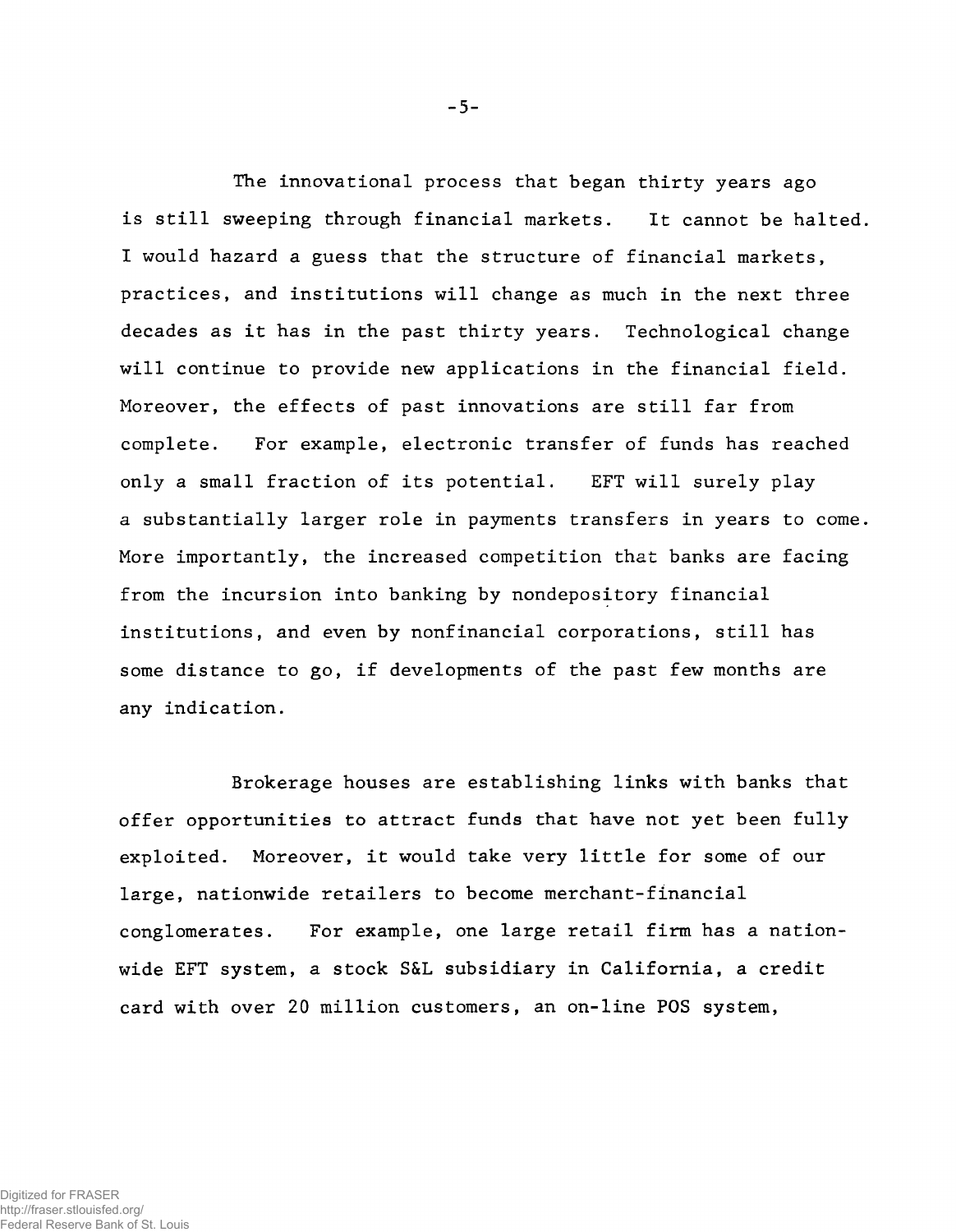**arrangements for clearing and settling third party payments, a full-line insurance subsidiary, a nationwide network of over a thousand offices, and ready access to the commercial paper market. If interstate branching were permitted for S&L's, that firm would have an opportunity to increase the financial counterpart of its operation enormously. In fact, the recently announced proposal of the FHLBB to permit interstate deployment of EFT terminals would give its S&L subsidiary 1,000 EFT locations and the ability to conduct financial transactions at every check-out station with almost the flip of a switch.**

**These potential developments in financial markets are not a new phenomenon. On the contrary, they are merely a logical** extension of trends underway throughout most of the postwar period. **We can therefore judge how commercial banks might fare in the emerging competitive environment by seeing how well they have adapted to change in the past.**

**Consider, first, the share of credit supplied to all nonfinancial borrowers by the commercial banking system. The banking system's share of total credit flows was 26 percent during the past five years. This was a little lower than the 28 percent share recorded in the first five years of the 1970's, and lower still than the 31 percent share that prevailed in the I960's.**

**- 6-**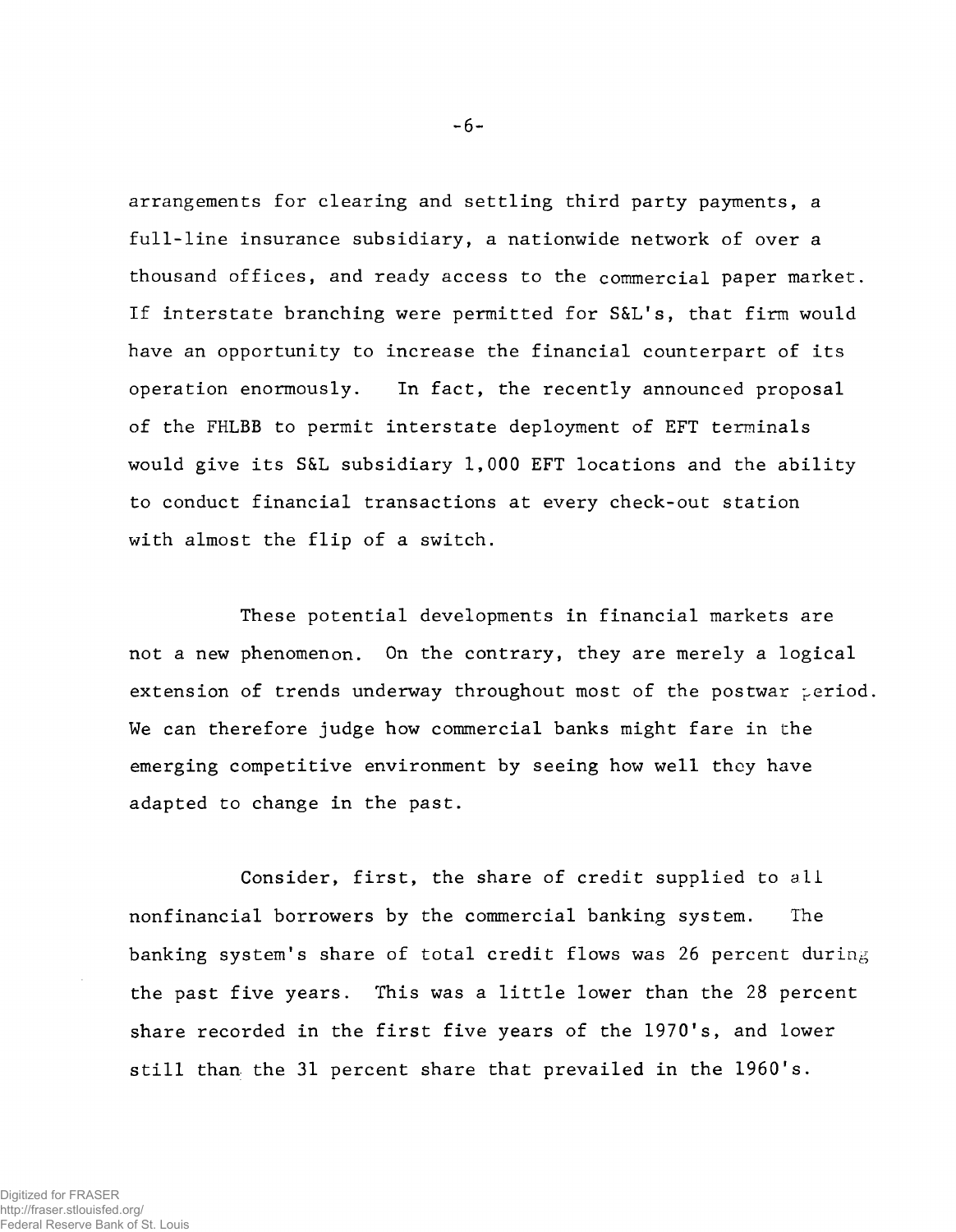**But it is well above the 19 to 20 percent share of the total that prevailed in the 1950's, when the innovations we have been discussing got underway. Perhaps the biggest single factor in the ability of the banking system to increase its share of total credit supplied since the 1950's has been the added funds for lending obtained by commercial banks through development of markets for negotiable CD's.**

**The share of the household savings flow captured by commercial banks follows a broadly similar pattern. Increased holdings of currency and commercial bank deposits over the past five years account for 34 percent of the increase in total holdings of currency, deposits at all depository institutions, money market fund shares and credit market instruments by the household and nonprofit sector. This compares with 39 percent in the first half of the 1970's and 43 percent in the I960's. Again, however, the share in the past five years is substantially above the 28 percent figure of the decade of the 1950's.**

**Banks are not only obtaining a bigger piece of the action than they did in the 1950's, they are also putting the funds to profitable uses. In the 1950's, the net income of all insured commercial banks was about 0.63 percent of total assets. That ratio moved up to .75 percent in the 1960's, and to .81 percent**

**- 7-**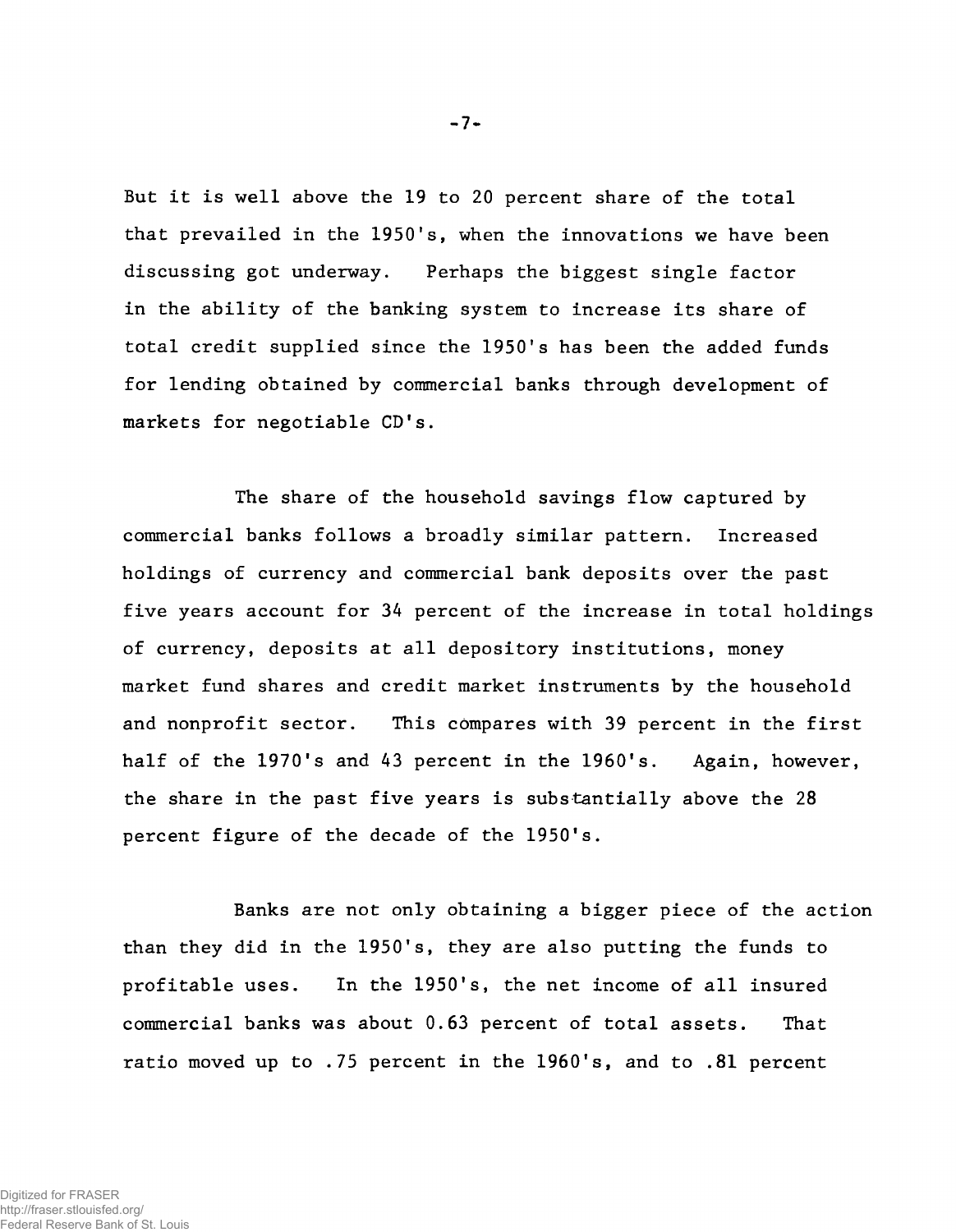**in the 1970's. Since bank capital has risen somewhat less rapidly than assets, the ratio of net income to equity has risen still more. In fact during the past five years the ratio of net income to equity at all insured commercial banks was more than 50 percent above its level in the first five years of the 1950's.**

**You might well argue that these figures do not tell the whole story, and that a more careful look at the data would uncover evidence of slippage in the relative position of commercial banks in one or another areas of the financial system. Indeed, there has been some slippage in recent years, particularly relative to the I960's. Moreover, some of the increase in earnings probably reflects additional risk-taking. But the record of the past 30 years does indicate that banks have done quite woll in a world of rapid financial innovation, increasing competition, and advancing technology. I see no reason why that should not continue.**

**Of course, the rewards will be greatest for those bank managers who can adapt most readily to a changing environment. Banks will have to learn how to price their deposit services in a world in which, ultimately, there will be no ceiling rates of interest on time and savings deposits. They will need to tailor their liabilities to meet the demands of highly sophisticated and**

**- 8-**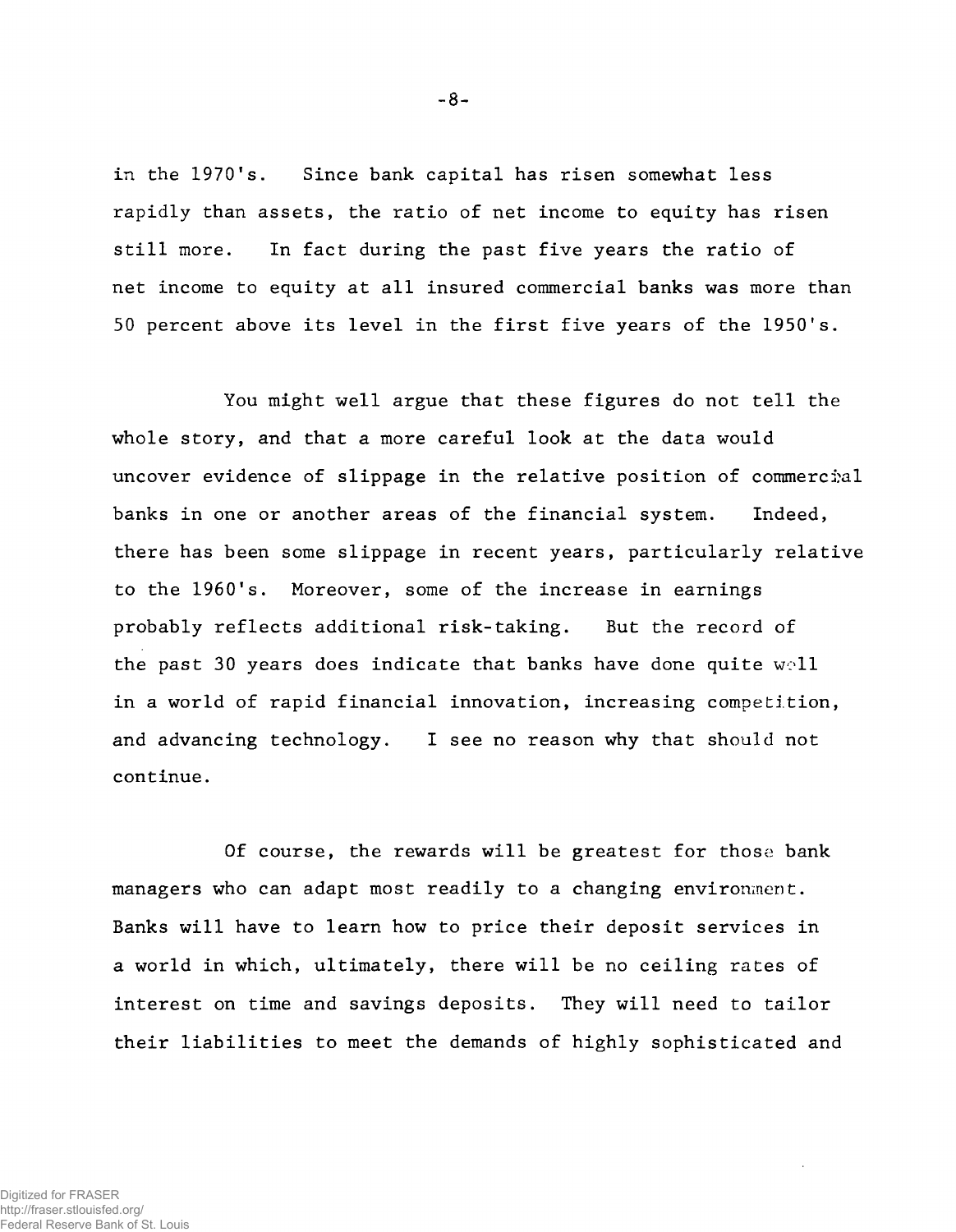**sensitive deposit customers--the small depositors as well as the large ones. Unbundling of bank services (a trend that is already underway) will probably continue, and explicit pricing of individual banking services will become more common. The way customer relationships are valued will therefore change. A premium will be placed on accurate determination of accounting and service costs and on the development of profitable pricing strategies. There will clearly be a need to stay abreast of technological developments that help to reduce costs and to provide better services to bank customers.**

**Borrowers will, I suspect, continually press for absorption by lenders of some of the risk of interest rate fluctuations. After all, borrowers don't like the ur-ertainty** of volatile interest rates any more than lenders do. Providing **adequate funding for longer-term customer projects, while maintaining profit margins over the interest rate cycle, will be a central portfolio management problem for banks. It will be particularly critical to avoid the temptation to speculate aggressively on the course of interest rates, a temptation that has brought grief to more than a** *few* **financial institutions in recent years.**

**- 9-**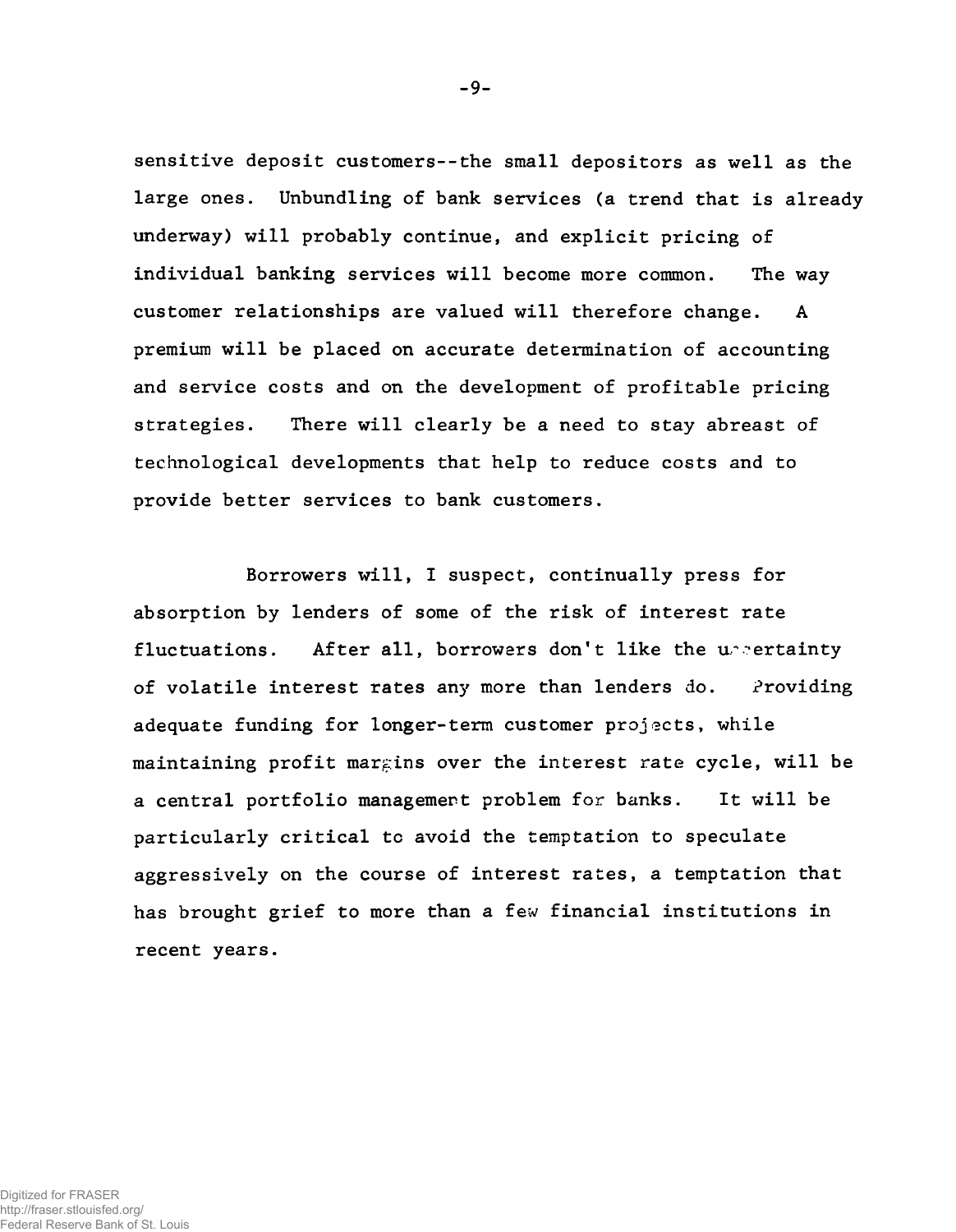**If commercial banks are to maintain their position in the markets for financial services, they and their competitors must play the game on a relatively level playing field with respect to rates paid, reserve requirements and the geographical scope of banking activities. The Monetary Control Act of 1980 took an important step in this direction, but it still left some things to be done. The ultimate goal should be to insure that competition takes place on the basis of price and quality of services rather than by exploiting regulatory advantages or disadvantages. Let me say a few words on this score, reminding you that I am expressing personal views and not those of the Board of Governors.**

**The question is often asked whether cash management accounts, shares of money market mutual funds, and similar substitutes for bank deposits pose a significant problem for the monetary control. Today, the answer to that question is, I think, no. The volume of cash management accounts is still quite low. Moreover, available evidence suggests that average turnover rates for money market mutual fund shares are very low. In this respect, money market fund shares are more like passbook savings accounts than checking deposits.**

**- 10-**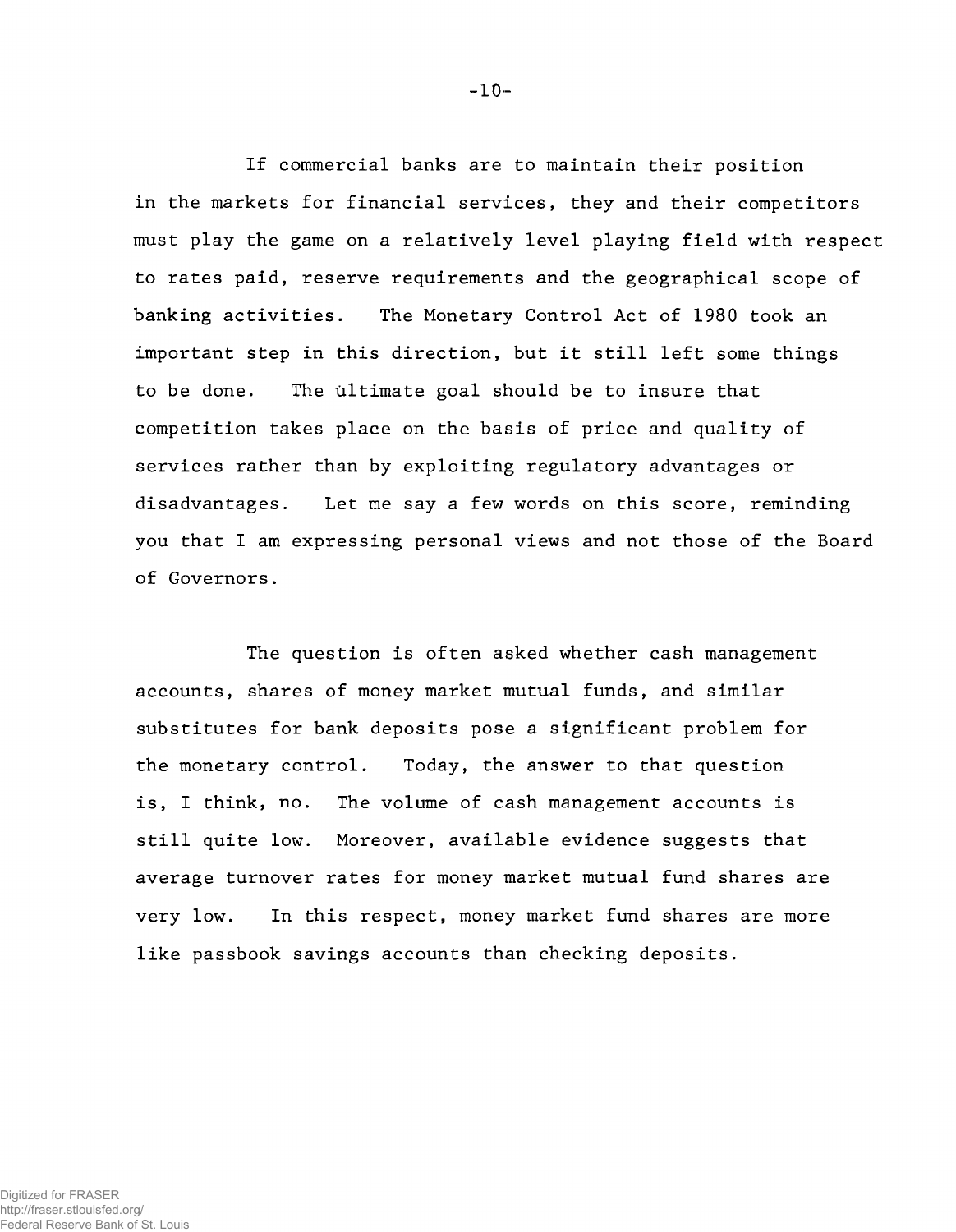**New financial assets that could potentially be used for transactions purposes are, however, proliferating at a rapid pace. It would therefore seem to me useful if the Federal Reserve had the power to define as deposits for purposes of Regulations D and Q any financial asset that is properly classified as a transactions balance. Such a step seems to me important for reasons of equity as well as for purposes of monetary control.**

**Generally speaking, however, public policy should not seek to close loopholes by extending regulation to the offending instrument or institution. History clearly indicates that such a course of policy only perpetuates the basic problem and creates further opportunities for other unregulated firms. The better solution to deal with competitive inequities in financial markets is gradual, but steady, deregulation.**

**Let me close by emphasizing the importance of moving gradually toward greater freedom for you in the commercial banking industry to compete with your rivals in the provision of financial services. It seems to me obvious, as I'm sure it must to all of you, that our thrift industry is under intense earnings pressure at the moment and will remain so until interest rates come down significantly. A worsening of this problem could have serious consequences for thrift institutions and perhaps for banks, too.**